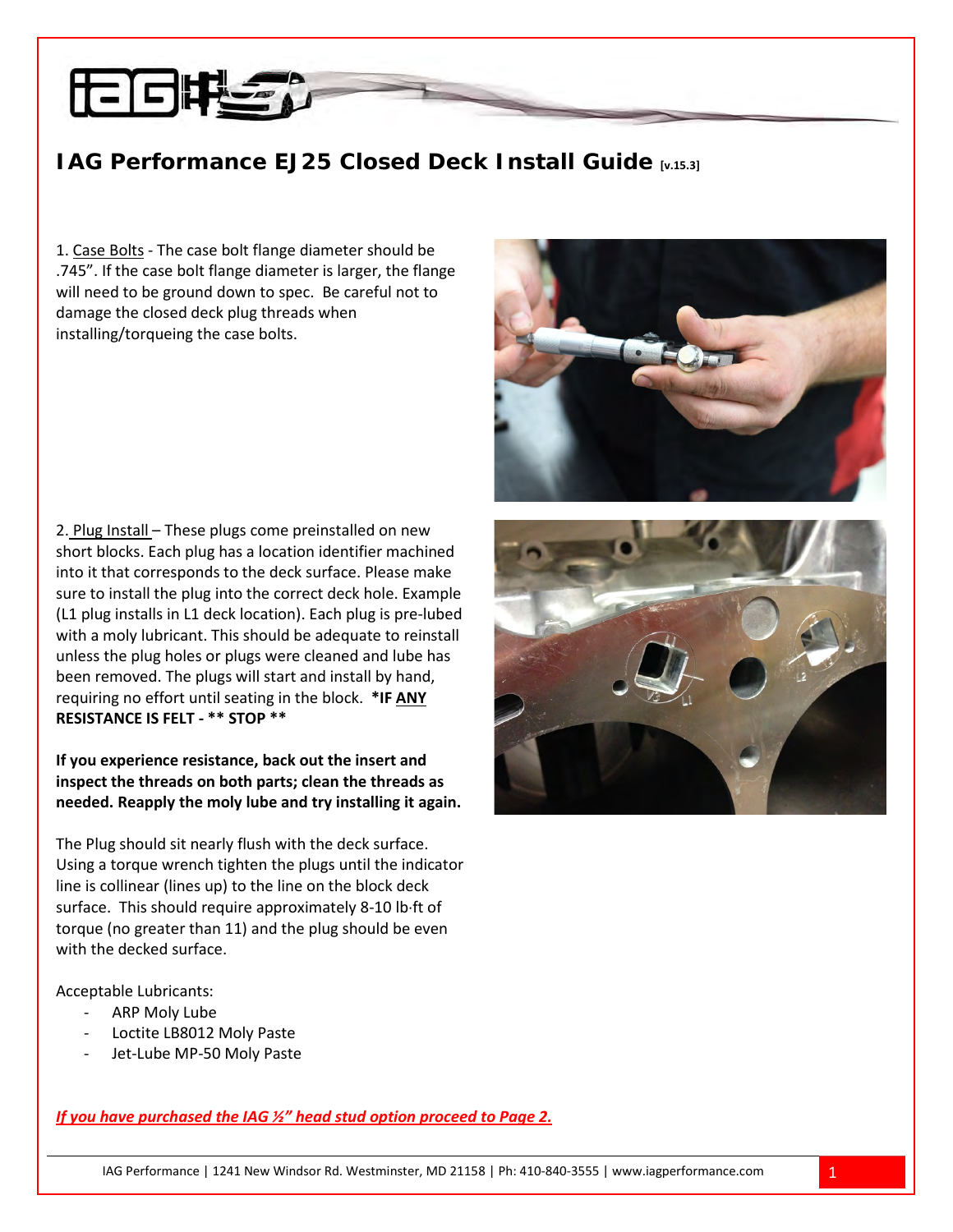

# **½" Head Studs Install**

1. **1. 2<sup>n</sup>** Head Studs - Using 30w engine oil, lubricate the studs block end threads and let it sit to drain excess. Do not drop the stud in the hole as it will damage the leading thread in the block. The stud will easily start when engaged in the correct starting thread. It may require rotating the stud counter-clockwise to feel. The incorrect starting thread may allow up to one turn of engagement and get tight. \*IF ANY RESISTANCE IS FELT - \*\* STOP \*\*

**If you experience resistance, back out the stud and inspect the threads on both parts; clean the threads as needed. Try threading it again.**

Studs must be installed with hand tools due to the amount of thread engagement, friction and lubrication. Do not attempt to fully install and seat each stud in one sequence. Move stud-to-stud until fully seated.

2. Verify stud height relative to each other stud. The exposed stud to deck height should be 3.760"-3.800" (All studs should be within +/- .008" of each other).



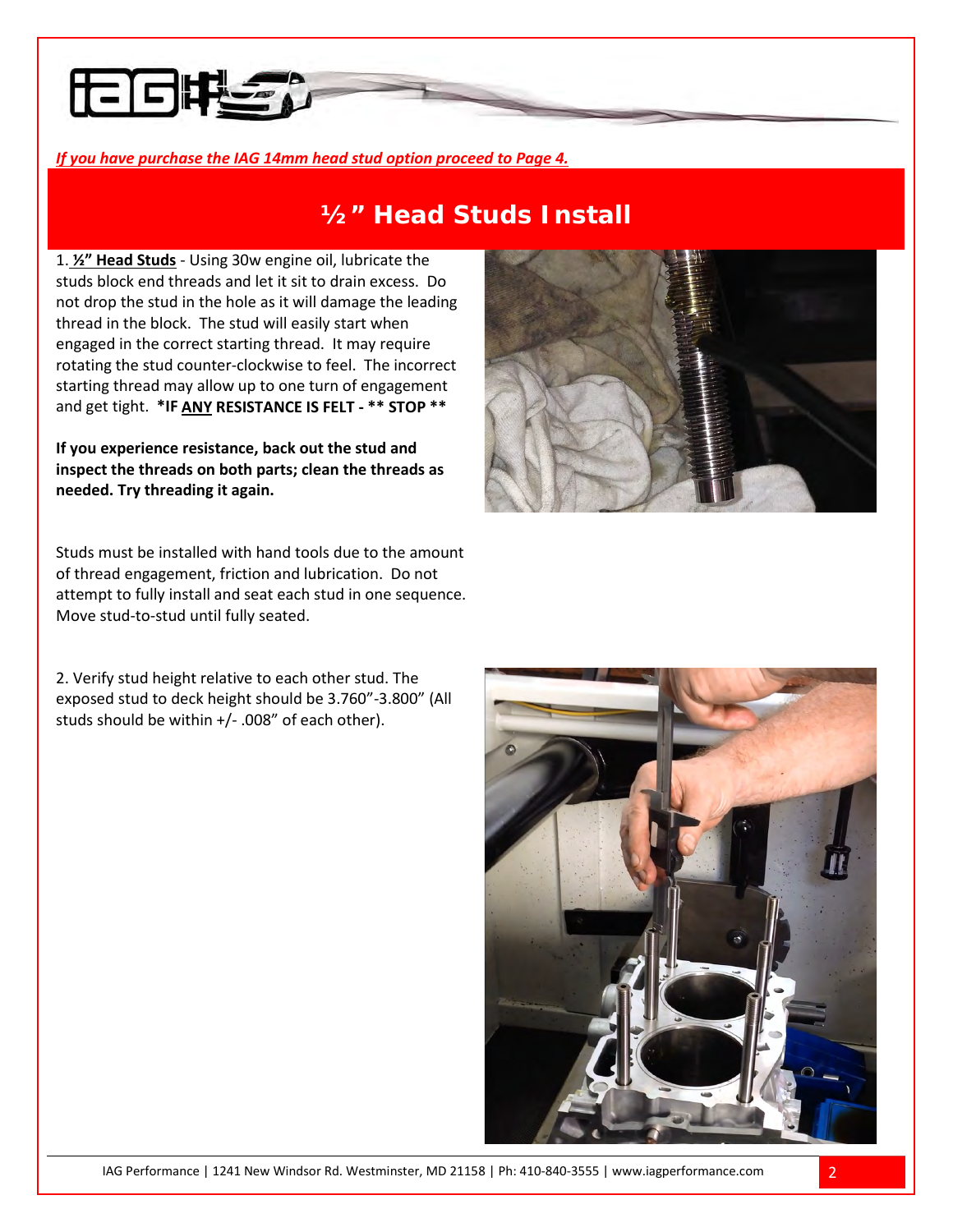

3. Install the head gasket then apply ARP lube to the studs top five or more head side threads (completely around the circumference, not just a dab one side).



4. Install the cylinder head. **Then, using a clean, dry rag remove all oil from both sides of each head stud washer. The cylinder head and washer mating surfaces must be free of oil/grease/lubricant. Failure to keep these surfaces dry may result in inconsistent preloads during the torque procedure.** Install the washer(s).

5. Apply ARP lube to the flange of the head stud nut and install.

6. Follow the torque procedure below.

| 1/2" Head Stud Torque Specs |                     |                     |
|-----------------------------|---------------------|---------------------|
|                             | <b>Center Two</b>   | <b>Outer Four</b>   |
| Step 1                      | 30 lb ft            | 30 lb ft            |
| Step 2                      | 70 lb·ft            | 70 lb·ft            |
| Step 3                      | $110$ lb $\cdot$ ft | $110$ lb $\cdot$ ft |
| Step 4                      | $125$ lb $\cdot$ ft | $125$ lb $\cdot$ ft |
| <b>Repeat Step 4</b>        |                     |                     |

# **Preparing cylinder heads for ½" head studs**

The larger ½" head studs (threads measure .496") require drilling out the cylinder heads for clearance. Use a 33/64 or .515" bit to drill out the head stud locations on the cylinder head. Make sure the heads are sorted and free of debris before installing onto the short block.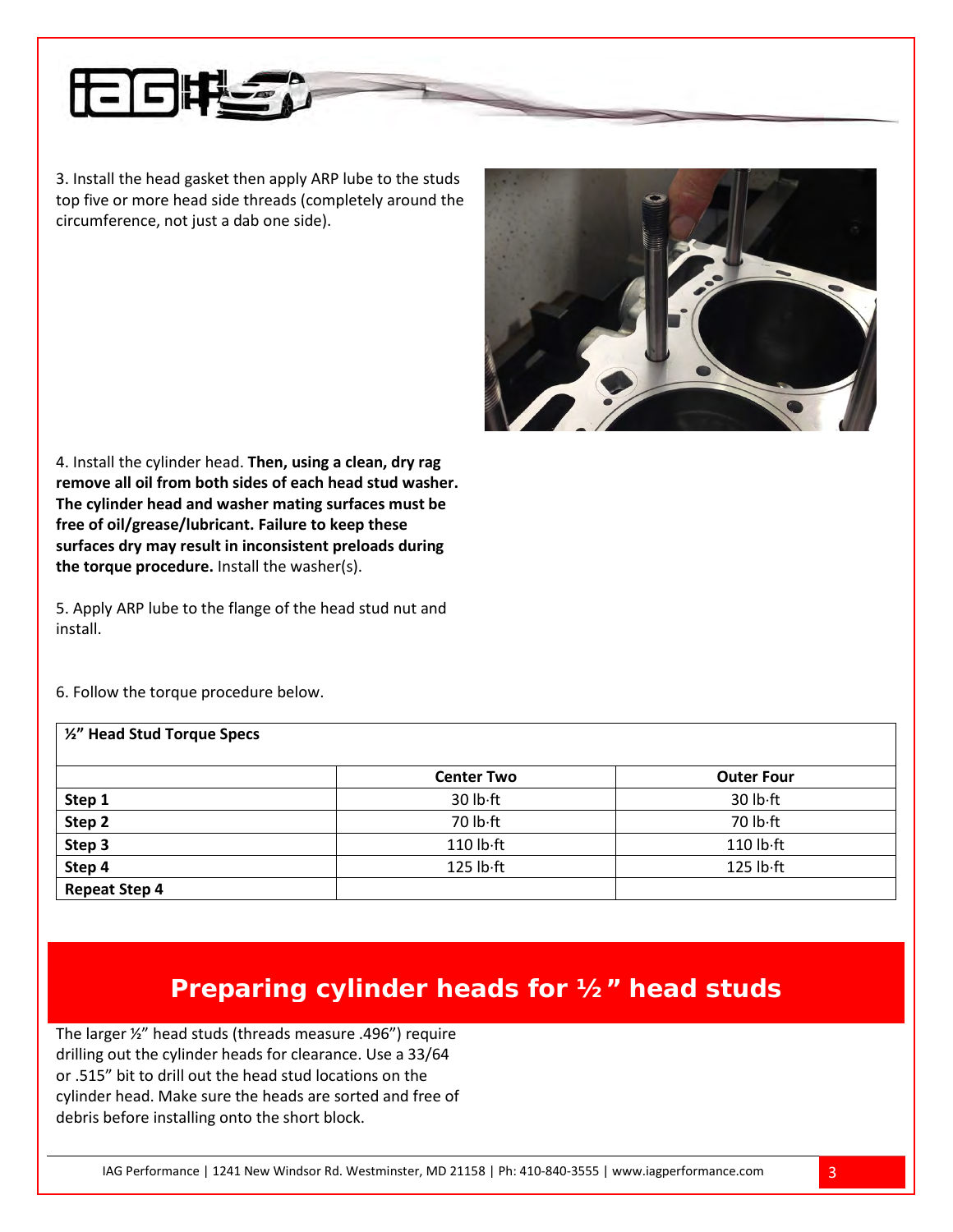

IAG offers a machine service to drill the heads to the proper spec. Please contact our sales department for more information.

# **14mm Head Studs Install**

1. **14mm Head Studs** - Using 30w engine oil, lubricate the studs block end threads and let it sit to drain excess. Do not drop the stud in the hole as it will damage the leading thread in the block.



2. Place a 3/16" allen wrench into the open end of the IAG ARP head stud and then hand thread the stud into the block.

**\*IF** *U***ANY***<sup>U</sup>* **RESISTANCE IS FELT - \*\* STOP \*\*** 

**If you experience resistance, back out the stud and inspect the threads on both parts; clean the threads as needed. Try threading it again.**

Studs must be installed with hand tools due to the amount of thread engagement, friction and lubrication.

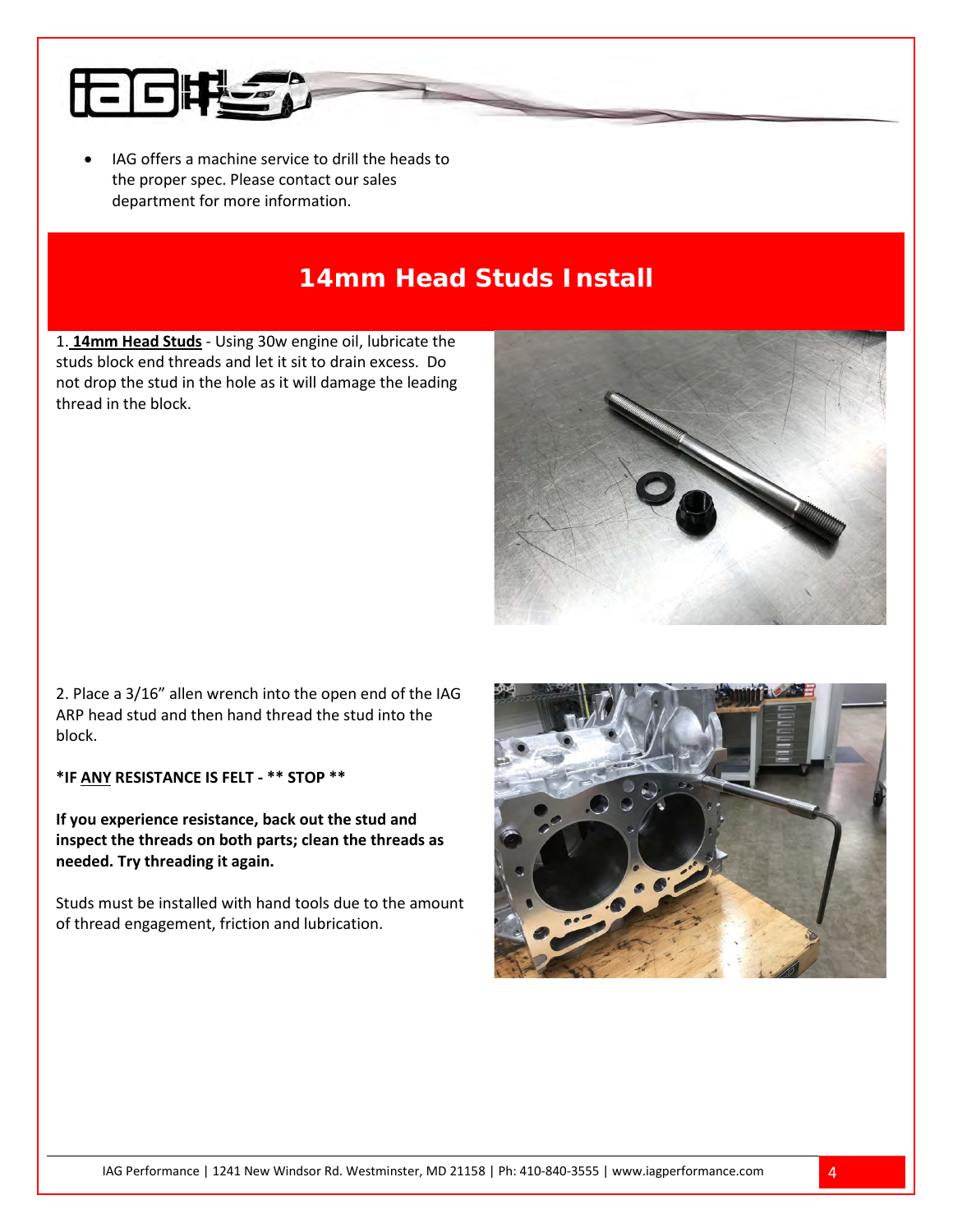

**If your head studs are black and were purchased prior to 2018:** in order to tighten the studs to the block it will require using hand tools and two head stud nuts. Thread the two nuts to the cylinder head side as shown in the picture. (Nut flanges against one another)

Slide a 18mm 12pt open end wrench down the stud and then hand thread the stud into the block.

\*Note: the wrench is used to tighten the two nuts against one another and to break the nuts free once the stud is torqued in place.

**\*IF** *U***ANY***<sup>U</sup>* **RESISTANCE IS FELT - \*\* STOP \*\*** 

**If you experience resistance, back out the stud and inspect the threads on both parts; clean the threads as needed. Try threading it again.**

Studs must be installed with hand tools due to the amount of thread engagement, friction and lubrication.

Do not attempt to fully install and seat each stud in one sequence. Move stud-to-stud until fully seated.





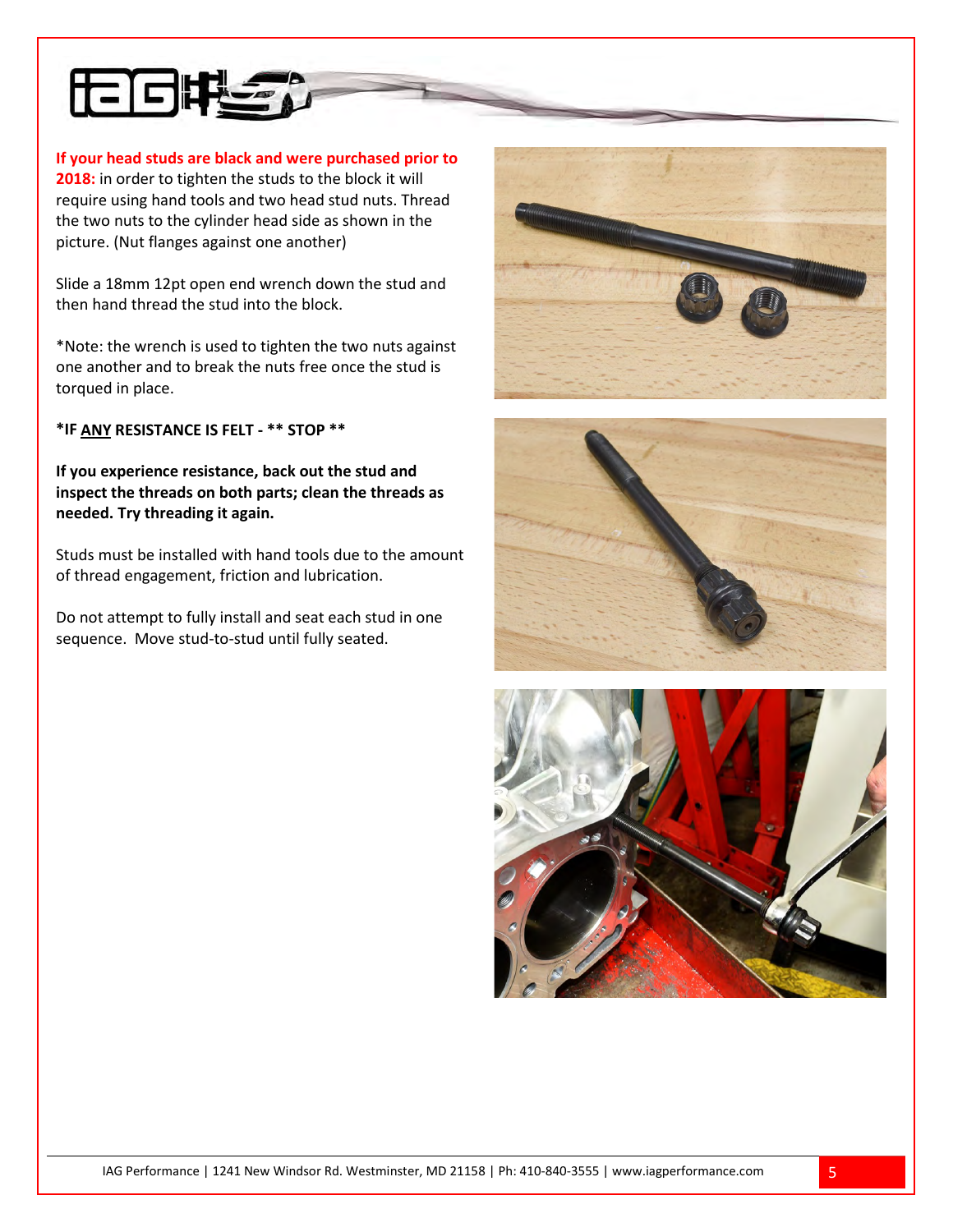

3. Torque the stud to 10lb/ft. Once torqued, loosen the nuts and proceed to the next stud location repeating this step.



- **If your head studs are silver and purchased in 2018 to current** the exposed stud to head gasket surface height should be 3.815"-3.860" (All studs should be within +/- .010" of each other).
- **If your head studs are black and purchased prior to 2018** the exposed stud to head gasket surface height should be 4.035"-4.055" (All studs should be within +/- .008" of each other).





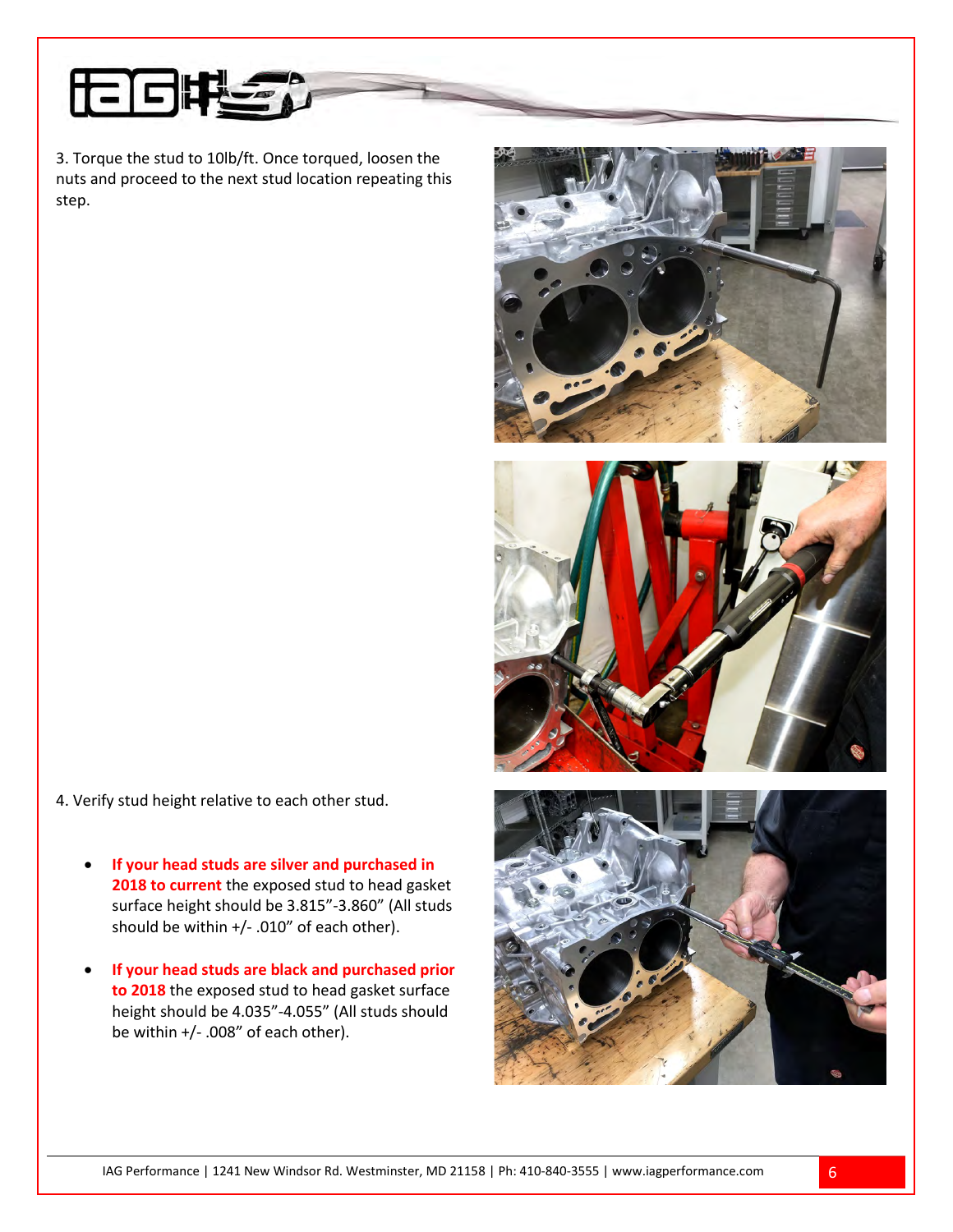

5. Install the head gasket then apply ARP lube to the studs top five or more head side threads (completely around the circumference, not just a dab on one side).

6

6. Install the cylinder head. **Then, using a clean, dry rag remove all oil from both sides of each head stud washer. The cylinder head and washer mating surfaces must be free of oil/grease/lubricant. Failure to keep these surfaces dry may result in inconsistent preloads during the torque procedure.** Install the washer(s).

7. Apply ARP lube to the flange of the head stud nut and install.

8. Follow the torque procedure on the next page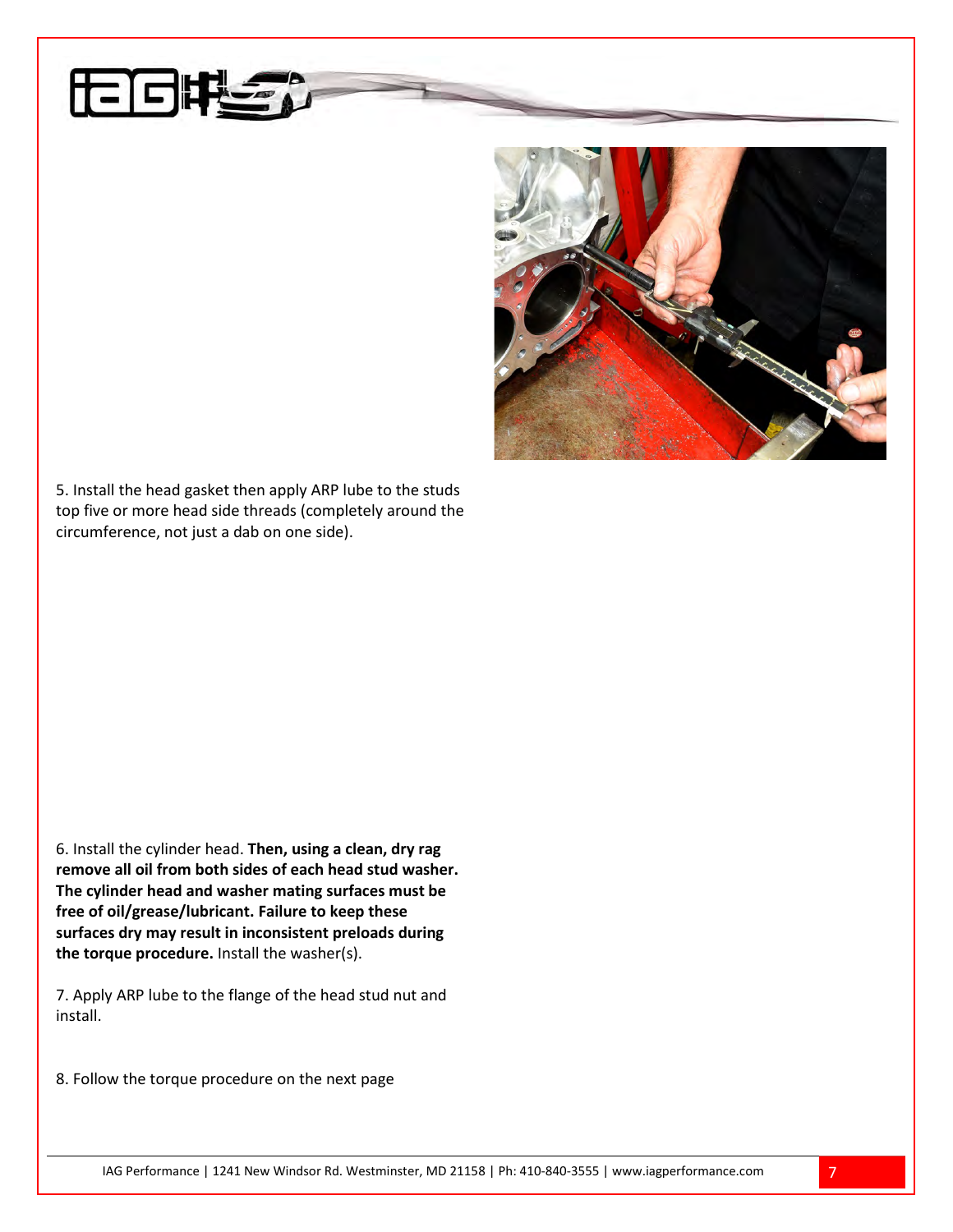

### **Please use one of the three charts listed below based on your blocks shipping date!**

**14mm Head Stud Torque Specs for IAG Blocks shipped prior to 4/11/2018**

H 63

|                      | <b>Center Two</b> | <b>Outer Four</b> |  |
|----------------------|-------------------|-------------------|--|
| Step 1               | $40$ lb-ft        | 30 lb-ft          |  |
| Step 2               | 87 lb-ft          | 70 lb-ft          |  |
| Step 3               | 115 lb-ft         | 110 lb-ft         |  |
| Step 4               | 130 lb-ft         | 125 lb-ft         |  |
| <b>Repeat Step 4</b> |                   |                   |  |
|                      |                   |                   |  |

#### **14mm Head Stud Torque Specs for IAG Blocks that shipped between 4-11-2018 to 4-19-2018**

| 40 lb-ft<br>30 lb-ft   |  |
|------------------------|--|
| 87 lb-ft<br>70 lb-ft   |  |
| 115 lb-ft<br>110 lb-ft |  |
| 130 lb-ft<br>120 lb-ft |  |
| 130 lb-ft<br>130 lb-ft |  |
|                        |  |
|                        |  |

#### **14mm Head Stud Torque Specs For IAG Blocks that shipped after 4-19-2018**

|        | <b>Center Two</b>   | <b>Outer Four</b>   |
|--------|---------------------|---------------------|
| Step 1 | $35$ lb $\cdot$ ft  | 25 lb·ft            |
| Step 2 | 70 lb ft            | $60$ lb $\cdot$ ft  |
| Step 3 | $105$ lb $\cdot$ ft | $95$ lb $\cdot$ ft  |
| Step 4 | $130$ lb $\cdot$ ft | $120$ lb $\cdot$ ft |
| Step 5 | $155$ lb $\cdot$ ft | $155$ lb $\cdot$ ft |